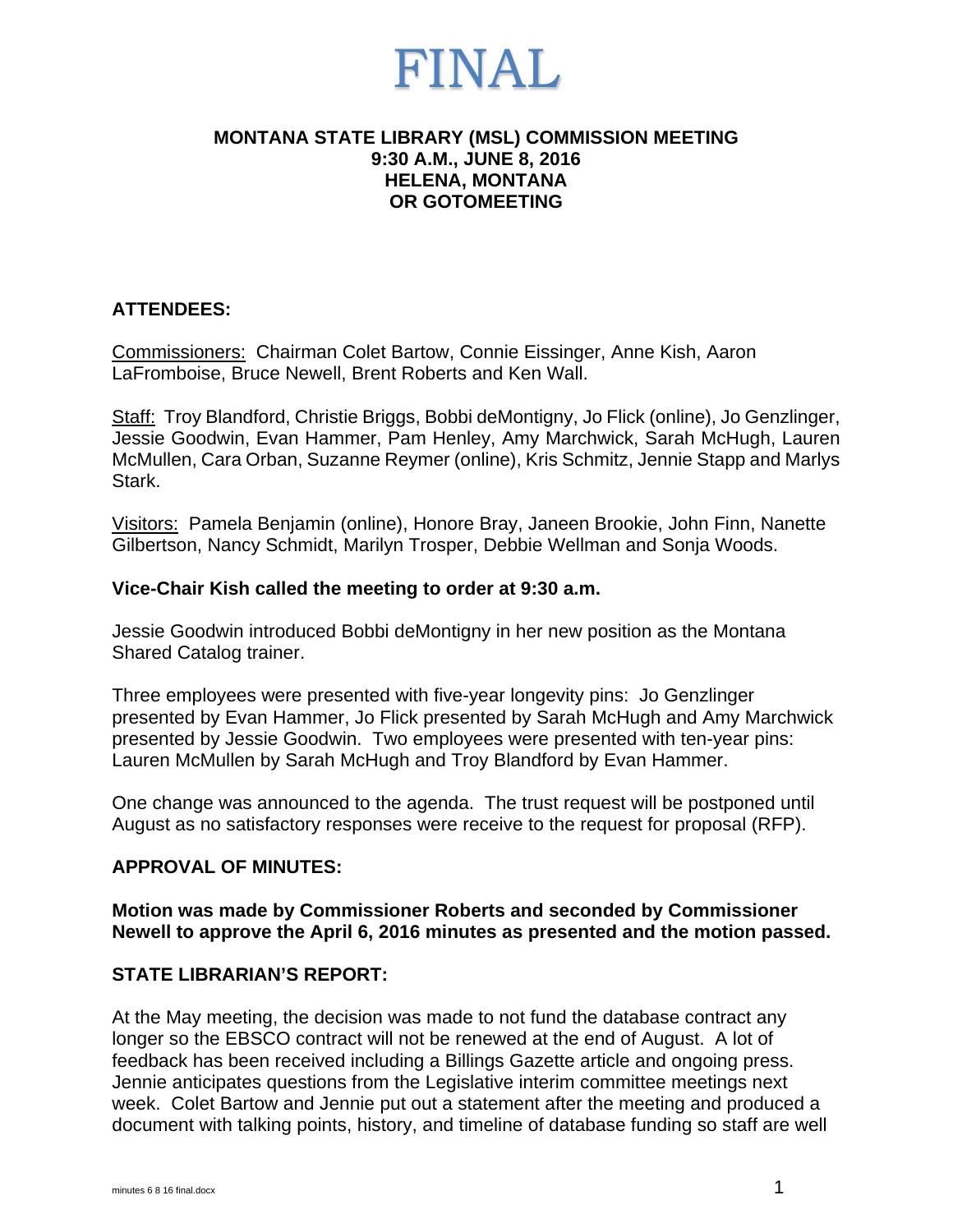prepared to answer questions and communicate answers. They reached out to the legislative and fiscal analysts so they also had the information they needed. Indications have been that some libraries might have funding to put towards some kind of database agreement or package. After the April meeting, MSL had been in conversations with TRAILS to negotiate a database suite. MSL has also been made aware of free databases and free federal information. Colet and Jennie are envisioning a 'hackathon' where librarians can come together to cobble something to replace the EBSCO contract.

Comments from the commissioners included that this is a wonderful opportunity to reinvent, that this isn't a unique situation and many states are facing this problem so this is an opportunity to become leaders, although there was some negative feedback, there was also positive feedback because some teachers weren't using the databases and they spent a lot of time teaching students to use a specific interface instead of teaching them how to search, that there are many options available to explore.

The budget office is also looking at replacement funding. How replacement funds may be made available will be considered in context with the larger legislative budget.

MSL has had a pilot texting program in place for the past school year that targets parents and care givers of four year olds by regular texts to encourage early literacy skills. They receive three texts a week. Salt Lake City Library Public Library has asked if they could have copies of all the texts to translate into Spanish so now subscribers have the option of English or Spanish. An evaluation of the impact of the service is currently being conducted with over fifty percent having responded as of last week.

An Executive Order entitled Information Technology Convergence has been issued that mandates that the state data center be used for all servers and data storage for executive state government agencies. MSL is well positioned to respond to that order and will be among the first to finish migrating. The projected costs appear minimal at about 10 to 15 thousand over what is currently being paid to SITSD. The MSL virtual server environment will continue on a dedicated platform at the data center. There are a number of benefits to the migration including better connectivity and the Miles City replication. MSL will not plan to migrate the Montana Shared Catalog (MSC) Server environment at this time. The MSC is evaluating a hosted service through SirsiDynix. The outcome of that evaluation will determine the infrastructure for that service in the future Although there might be a few challenges, overall it should provide better service.

Talking Book Library (TBL) has hired a new readers' advisor, Glenda "GG" Waldburger, who will begin work at the end of the month. Scott Story has accepted a different position and staff are currently screening applications for his replacement. Interviews have been scheduled for the GIS Coordinator position. There were over 40 applicants. Screening for the outreach position begins next week. Cara Orban has accepted a lead position in SLR and will supervise the new position as well as the MMP and MSC directors.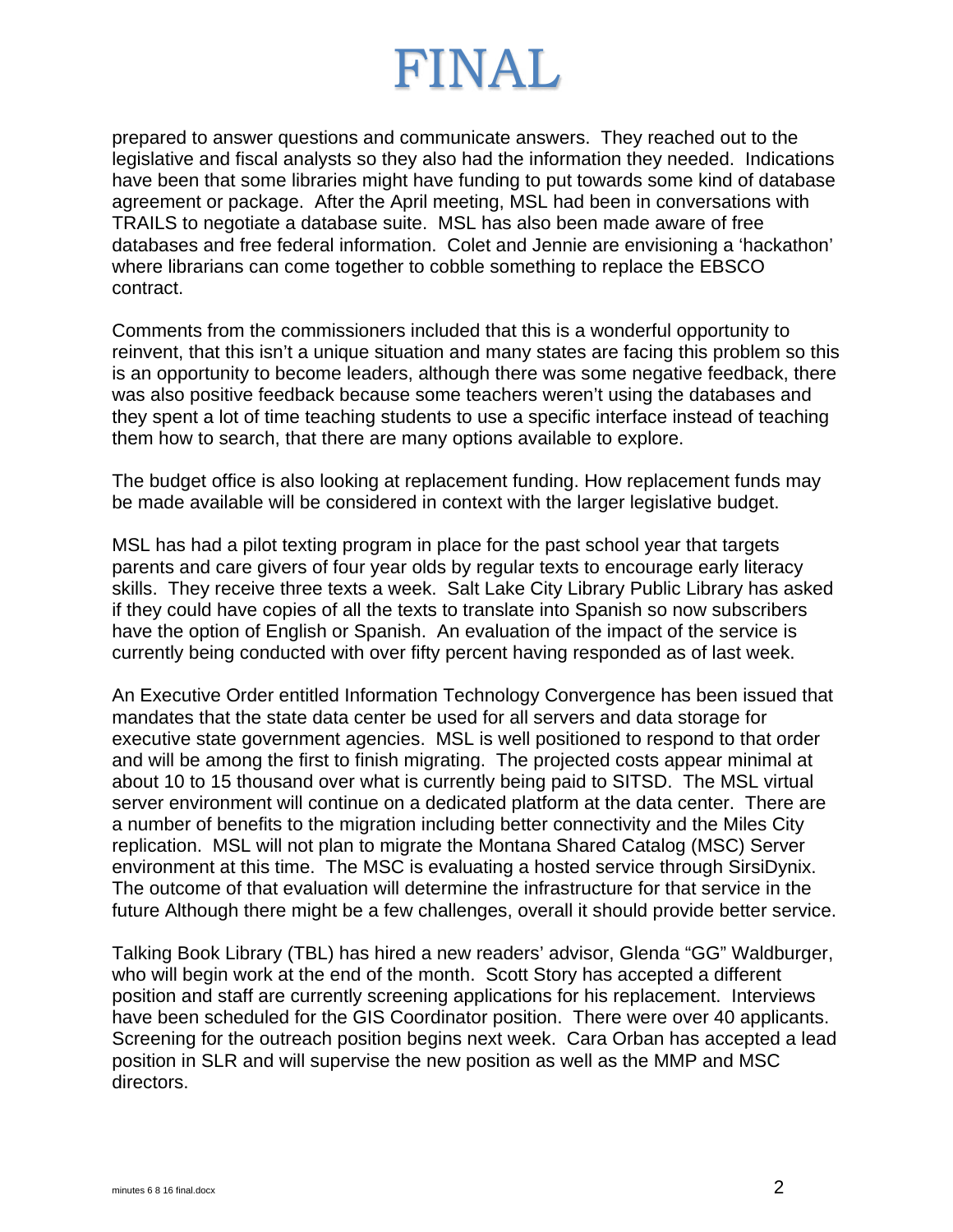The evaluation period in the five year planning process for IMLS is close. IMLS has strict guidelines for that process and MSL will be conducting limited solicitation for a consultant to do the evaluation. The goal is to have the contract signed by the first part of August.

The energy and telecommunications interim committee has drafted legislation for Next Gen 911 and are seeking comment through June 17. This legislation was informed by two bodies that MSL staff has sat on, the 911 advisory council and the work group for the committee. The report specifically cites GIS as integral to Next Gen 911.

TBL has produced a recording voiced by Charlie Briggs of the Montana Constitution which is available to all Montanans. The effort was supported and publicized by the Secretary of State. Congratulations to Christie Briggs and Charlie.

#### **FISCAL YEAR END WORK PLAN REPORTS:**

The three managers briefly mentioned highlights, accomplishments and goals of their program reports for the year.

Evan Hammer spoke on the Digital Library with the reorganization being dominate this year. The process and results have mostly been positive but there is still work to do. The three open lead positions in information management, information products and user services have made it more challenging. Kudos to Troy Blandford, Michael Fashoway and Jim Kammerer for stepping up in their role as leads.

Contract work for Bureau of Land Management has been a highlight and was completed in January. The next steps are to adjust boundary and parcel data. Staff are working with Wyoming staff on that border.

The final two counties address point collection is complete so MSL has a true statewide address data base which is critical for 911. The next process is to go through and evaluate and determine the accuracy of those points.

Evan is excited to see where water information is going and that they have been able to make real strides. Troy is taking a dual focus including improving tools to submit requests for change and exploring other ways to improve the overall quality of the dataset. He commented that Gerry Daumiller and Bob Holliday get a lot done.

ESRI has implemented improvements that standard users can work with.

Certain areas of the state were not collected during the NAIP 2015 collection due to smoke and snow. NAIP 2015 is the fifth orthoimagery dataset that we make available and all will be up in managed services. They hope to supplement that with the late 90s and early 2000s black and white orthoimagery so there will be 15 years of data.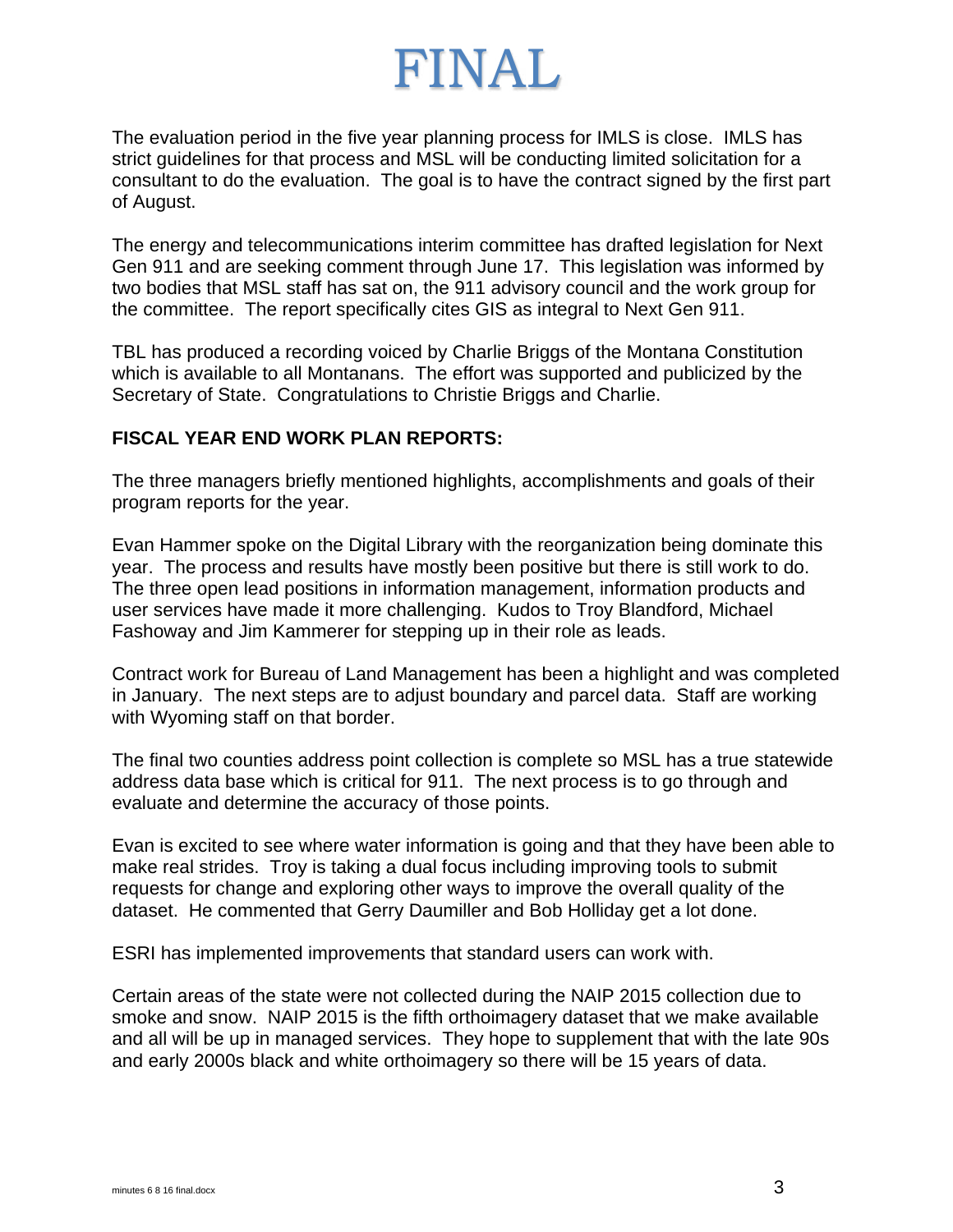User Services staff of Karen Dimmitt, Jo Genzlinger, Diane Papineau and Jim Kammerer have really stepped up to be sure the day to day library work gets accomplished.

Several items not accomplished will mostly carry over to the next fiscal year with the top priorities moving forward being the request management and tracking tool and the staff cross training of library to GIS.

Sarah McHugh summarized the SLR programs. She discussed improved cost share formulas for MontanaLibrary2Go and the Courier which she hopes will pave the way forward. The shareable downloadable content of MSL has had input in a national pilot. There are new collections in MMP which is becoming a direct service hub of the Digital Public Library of America. MSC is in full compliance with the new metadata standards and the policy work is almost completed so that the work to add a new library is reduced. Training has been focused on succession planning for trustees. A Mentoring program for librarians developed in partnership with the Montana Library Association has potential. The SLR portal (website) is a highlight of the year. There were TBL challenges with Christie being out but the TBL staff really stepped up. Programs have been working on end of year work plans and there are many items in the report that will continue into the next fiscal year.

Kris Schmitz reported for Central Services which really provides backup for all other programs. The accounting tech position was dropped to half time at the beginning of the year and it took time to adjust out how to realign the work. Colleen Hamer was trained as a backup to Carol Churchill to maintain internal controls. Kris expressed thanks to Carol for being positive about the reduction and staying on board. Human resources and financial did all the change for the reorganization such as restructuring the orgs/expenditures for new categories, creating new lead positions, changes in reporting, training on time sheets and so on. There is still work to be done but progress has been made.

She just finished the legislative finance compliance audit which never gets easier and are a lot of work. Should get the audit report sometime after the end of the following week.

She is also providing information to the Legislative Audit Division as part of a statewide performance audit which is looking at the Broadband Pay Plan policies and structures. - Staff are working on rewriting the directory which is a lot of work for Colleen so thanks to her for her input and hard work. EPP work has also been ongoing. Recruiting has been very busy the last couple months so thanks to Marlys Stark for her work on that. Managers and supervisors have a lot of work to make sure everything is turned in on time. Kris is working on the 2019 biennium process. The budget should be developed and turned in to the Governor by the end of August. This is a snapshot year so the books will be closed in July and used for that. Policy work is just being the review with the commission.

Most work is ongoing and will continue into the following year.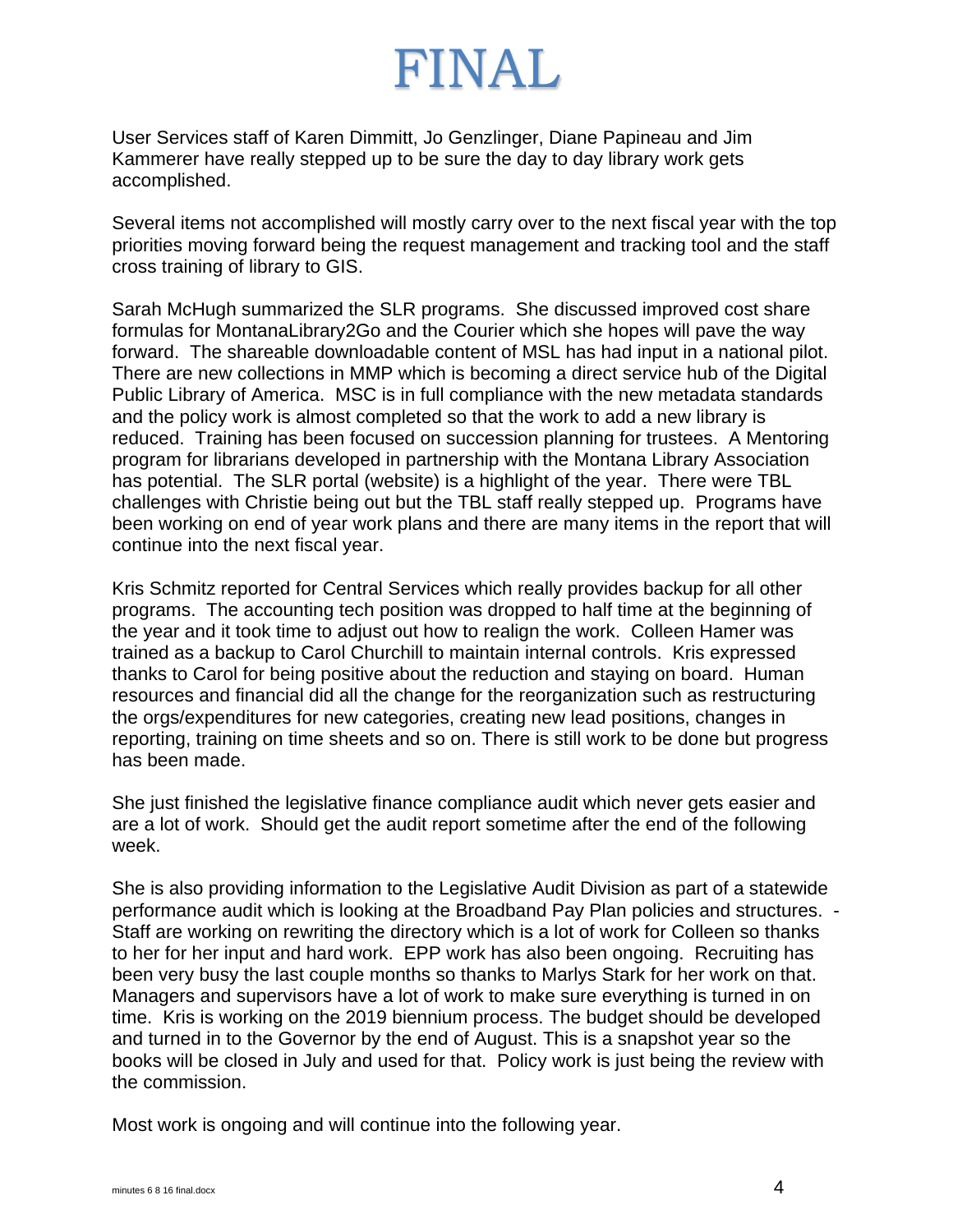

#### **COMMISSION POLICY REVIEW:**

For this commission meeting, Kris is bringing seven policies which are recommended for deletion as they are no longer needed as supplements for the state policies.

**Motion was made by Commissioner Newell and seconded by Member LaFromboise to adopt the recommendations to remove these seven policies and the motion passed.** 

Staff try to bring the broadband pay plan policy every year for review but changes aren't always recommended. This year there is one change recommended, on page five it is recommended to add 'under progressive discipline'. An update to the appendix is also recommended with changes based on the state market analysis. MSL has a couple of exceptions because we can't pay the range so the interagency pay tool is then used.

**Motion was made by Commissioner Eissinger and seconded by Commissioner Wall to approve the broadband pay plan policy update as recommended and the motion passed.** 

#### **2016 PAY INCENTIVE DISTRIBUTION STRATEGY:**

Due to the many vacancies and the contract work in the digital library, there is funding that can be used in compliance with the broadband pay plan to recognize staff through bonuses. The recommended amounts are for staff that are underpaid by the pay plan and for those that have been in areas that have really been stepping up. After these recommended bonuses are paid out, about \$34,000 will revert to the general fund.

#### **Motion was made by Commissioner Newell and seconded by Commissioner Roberts to accept the recommendations made and the motion passed.**

#### **FEDERATION FY'17 PLANS OF SERVICE:**

All federations were represented by their coordinators. Each coordinator pointed out highlights of their plans from the written report.

John Finn reported on Broad Valleys, Janeen Brookie for Golden Plains, Debbie Wellman for Pathfinder, Sonja Woods for Sagebrush, Nancy Schmidt for South Central, and Honore Bray for Tamarack. At Broad Valleys meeting, all libraries had representation this year. Also their bylaws were changed to allow another library to be the coordinator but the vote kept Lewis and Clark Library. Tamarack had one library that didn't attend any meetings although their bylaws state they must attend at least one so they won't be include in the funding disbursement next year.

#### **Motion was made by Commissioner LaFromboise and seconded by Commissioner Eissinger to approve the plans of service for the federations as presented and the motion passed.**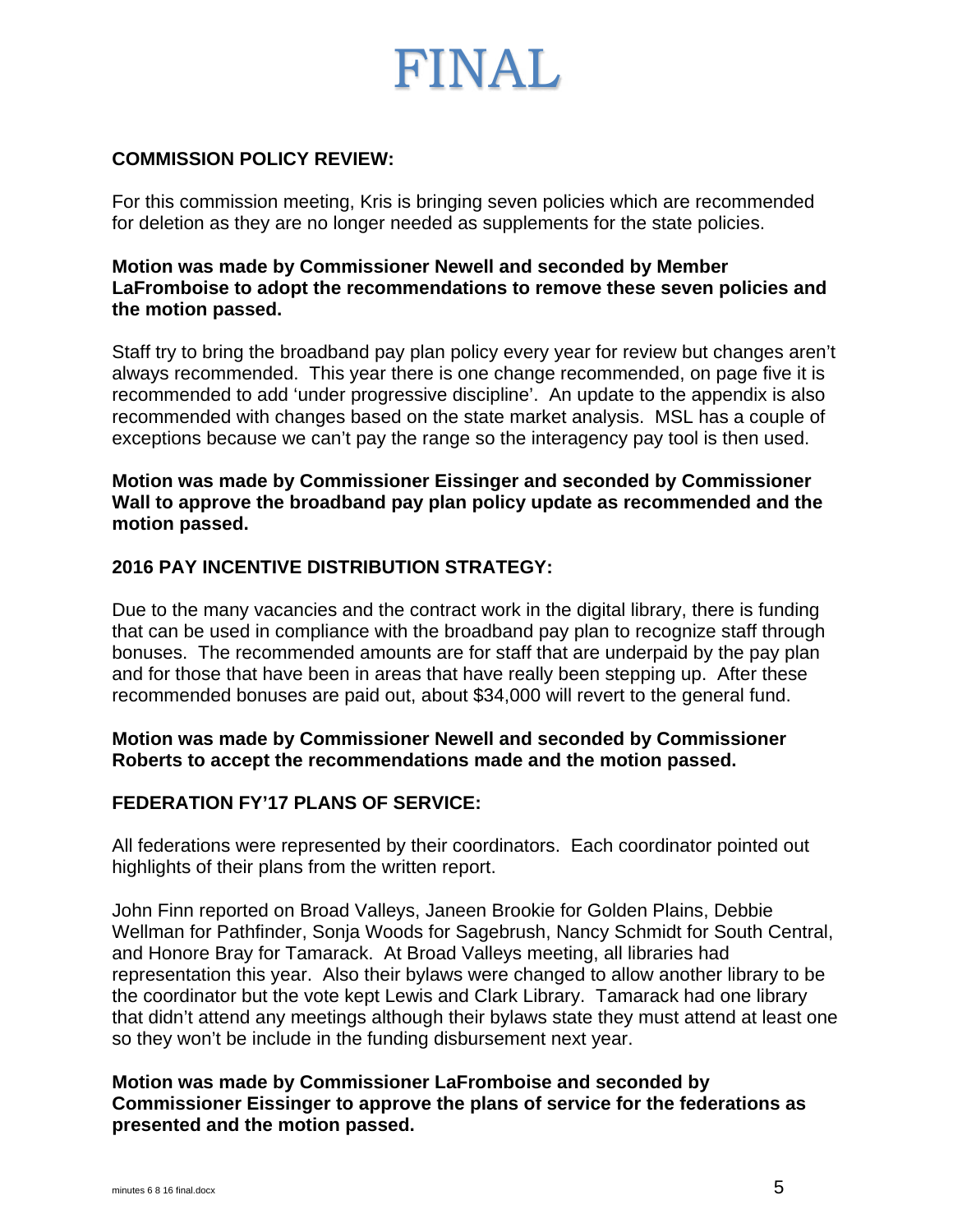

#### **Meeting was recessed for lunch at 12:38 p.m. Reconvened at 1:17 p.m.**

#### **COURIER FUNDING PROPOSAL TO THE MSC:**

Forty percent of MSC libraries have no access to courier which means it is hard to be a part of a sharing group. The pilot is exploring other ways to make sharing more affordable including cost sharing. They are also identifying gaps and how to fill them. The pilot shipping costs are mostly coming from MSC with some from Library Services Technology Act funds. The budget for all the courier program is between \$200,000 and \$500,000.

#### **COMMISSION GOALS AND OBJECTIVES:**

Commissioner Eissinger reported on her attendance of the National Library Legislative Day. She said there were a lot of good speakers. One item she learned is that there is legislation that have made libraries part of the workforce investment system and have a relationship with the National Association of Counties which provides lot of opportunities for collaboration. She suggests that job training in libraries should come with some funding.

Commissioner Wall attended the Tamarack Federation meeting and got a lot out of it. He said there were really great in depth discussion on topics he doesn't usually think of. The group was smaller so he learned more than in the fall workshop. He also attended a tribal round table on broadband that Senator Tester held which was a follow up to a meeting the Federal Communications Commission had with tribal representatives in September.

Commissioner LaFromboise attended two federation meetings. The Pathfinder seems to be growing every year. She reported that the first session at Tamarack was on how to handle sticky situations and she was late so walked in on a guy yelling! It was a very good session.

Commissioner Kish attended some 'meet the candidate' forums which was an opportunity to get to know people that might be in office.

Commissioner Eissinger went to Golden Plains which appears to be a close group. She was amazed at what is done in some of the libraries. She felt Scobey was very innovative.

Commissioner Roberts attended the South Central Federation meeting.

Commissioner LaFromboise will have a reception in Browning the evening before the August meeting in Cut Bank.

#### **OTHER BUSINESS/ANNOUNCEMENTS:**